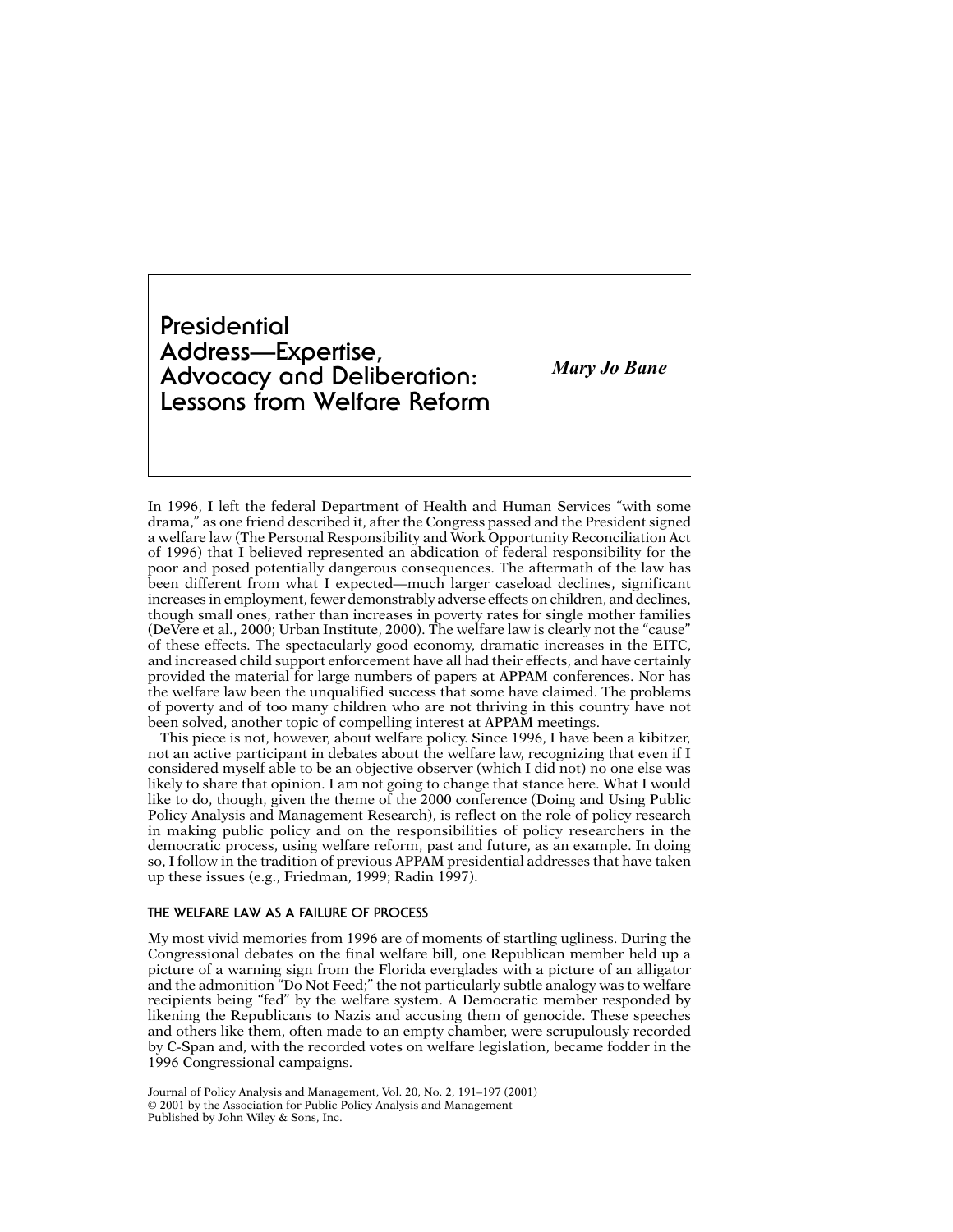# 192 / *Presidential Address*

The welfare bill that was signed into law by the President contained some provisions that are best described as gratuitously punitive, a number of them added as amendments during the final debate. They included very tight work requirements for adult food stamp recipients and cutoffs of benefits for immigrants, provisions justified on the basis of not very pretty stereotypes. Some of these provisions, of course, were quietly repealed in calmer times.

These actions, both the provocative rhetoric and the specifically punitive policies, were clearly driven by electoral calculations. In campaign after campaign before the 1996 elections, Senators and members of Congress bragged about their toughness on welfare. Those who had voted against the welfare law (and even some who had voted for it, if they had voted against earlier harsher versions) were accused by their opponents of being anti-work and anti-family.

Back at the White House, advisor Dick Morris was conducting daily polls and focus groups for the President's reelection campaign. Morris reported that his polling results indicated that the president would drop 15 points in his approval ratings and risk defeat in the real polls if he vetoed the welfare bill; this finding, he says, strongly influenced the president's decision to sign the bill against the nearly unanimous advice of his cabinet (Morris, 1997). Both Congress and President appeared to be responding to a voting public that was angry about welfare, impatient for change, and ready to punish any politician that got in the way.

Interestingly, however, the provisions of the welfare bill that was passed and signed were in many respects more draconian than the public told the poll-takers they supported, about which more below. It would seem, then that the ugliness of the welfare process at its end was not the inevitable result of an angry and ugly electorate. So how do we understand what happened? How do we understand the role, if any, of policy research and analysis? And how should we think about what we, as policy researchers and analysts, might do to make the next round of welfare policy making less divisive and more civil?

#### **POLICY, POLICY RESEARCH AND PUBLIC OPINION**

Luckily, to understand what happened I am not forced to rely solely on my surely biased memory. Kent Weaver of the Brookings Institution has recently published a masterful study of the 1996 welfare reform, called *Ending Welfare as We Know It* (Weaver, 2000). I want to highlight and interpret some of his insights especially on the role of policy research, while absolving him of any responsibility for the conclusions I draw.

In an early speech about policy research and the 1996 welfare reform law, my argument went something like this: Surely the process would have been more civil and rational if policy research (specifically that of colleagues whose arguments I found politically compatible) had had more of a role in formulating the legislation. Those policy researchers should have been listened to more. To help this along, policy researchers need to become better communicators and more effective spokespersons for rational, empirically based, right-minded strategies.

Weaver's analysis makes it hard to hold on to this line of thought. He reminds us that in 1988, policy research, especially the evaluations of welfare to work programs conducted by MDRC, was extremely influential in the formulation and passage of the Family Support Act. By that time, there was some consensus among the researchers that Congress paid attention to about what the data showed and about what should be done, and—though this is no doubt overstating the history—it more or less was.

Then a number of things happened. Welfare caseloads grew dramatically starting in about 1988. Presidential candidate Bill Clinton discovered in 1992 that when he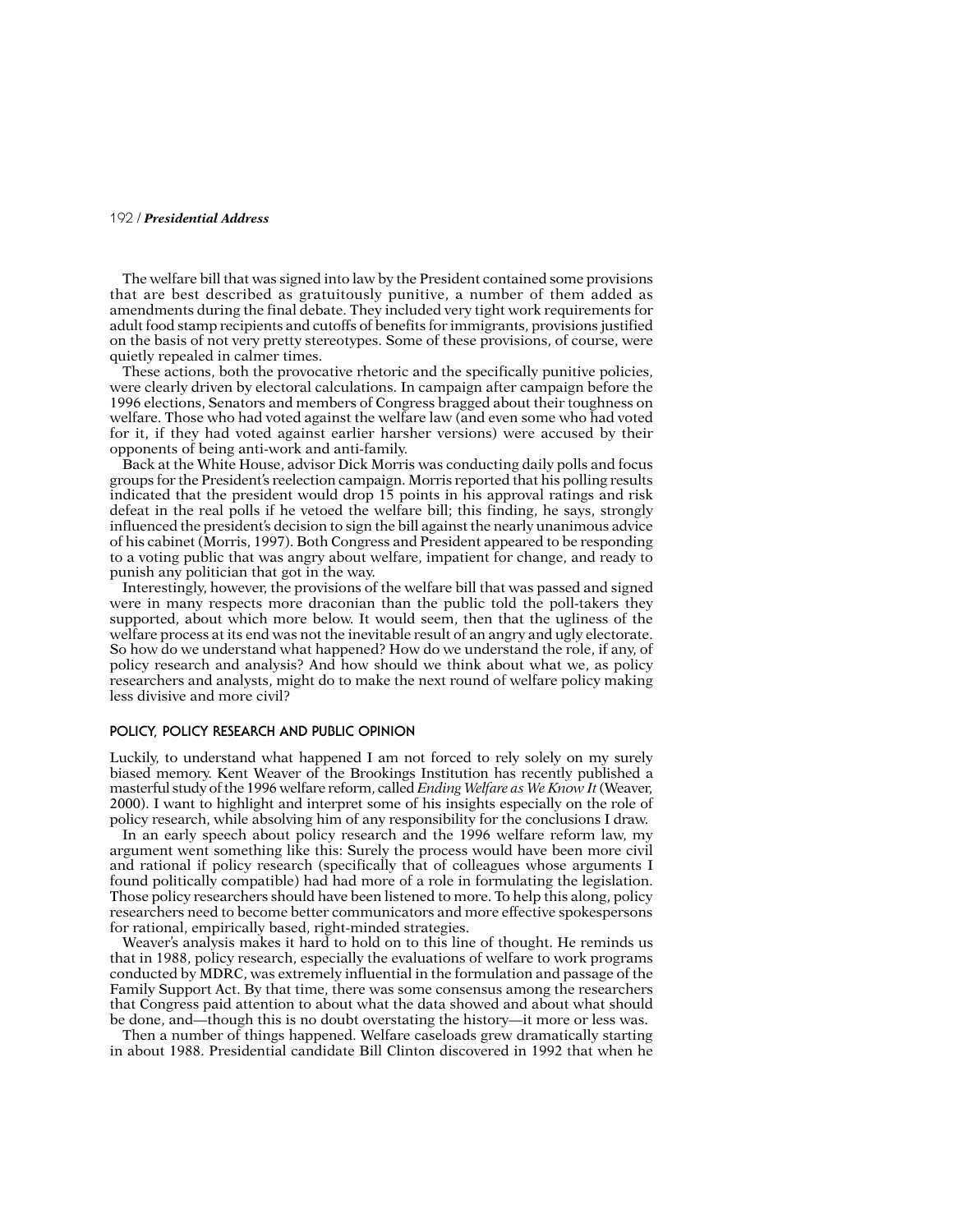said "end welfare as we know it" his focus groups applauded and his poll numbers went up, so he kept saying it. The welfare issue was back on the agenda.

The policy research industry grew and became much more diverse, including, for example, policy research units that were part of both liberal and conservative advocacy organizations. Policy researchers also became much more sophisticated in communicating their analyses and findings, both to policy makers and in the media. They published in opinion magazines as well as in scholarly journals; they learned how to write press releases and to network with reporters. They also became more sophisticated in reinterpreting and discrediting research that suggested other conclusions.

The research that was being done and communicated was of several types. Some of it was straightforward description of growing problems, particularly long-term dependency and births out of wedlock, especially to teenagers. Some of it attempted to be explanatory of these trends, none of which was particularly definitive or persuasive. Program evaluations, of both work programs and teen pregnancy prevention programs, also tended to produce ambiguous and mostly small positive or negative results, thus documenting well what did not work but being much less able to identify programs that did.

Weaver notes three ways in which research and analysis can be and were used in the policy making process: to sound fire-alarms. to provide technocratic solutions, and to be used as ammunition for positions developed in other contexts. In the 1990s the research clearly sounded fire alarms, and focused attention on the problems of long term welfare use and of unmarried parenthood. (Weaver, 2000, pp. 135-168) It was ill-suited to provide technocratic solutions to these problems, since it revealed no clear consensus on either explanations or policy. For these same reasons, it was well suited to be used as ammunition by all sides, a process that was at least acquiesced in if not actively encouraged by policy researchers seeking to be relevant.

The research was used by three types of interest groups in influencing the 1996 legislation: liberal child advocacy groups, intergovernmental groups such as the National Governors Association, and newly important social conservative groups. All three groups could use research describing the problem as support for arguments that something needed to be done. To use an example of research which I know personally, all three types of groups at one point or other cited research documenting the length of time recipients stayed on welfare as evidence of a problem (Bane and Ellwood, 1994), but since the research showed that the caseload was indeed diverse, liberal groups could use it to emphasize the need for welfare as transition, conservative groups to emphasize the problem of long term dependency and intergovernmental groups to conclude that things were so complicated that the federal government should not mandate a universal program. As another example (which I also know personally) research showed no or very modest effects of welfare benefits levels on rates of unmarried parenthood (Ellwood and Bane, 1985). Liberal groups used this finding to argue that welfare benefits could be raised or at least should not be cut; conservatives to argue that to have any effect the welfare system itself needed to be abolished; and intergovernmental groups to argue for state flexibility.

More interesting than the play of interest groups, however, at least to my mind, was the role of public opinion. 1996 was, after all, an election year, and both presidential and congressional candidates were relentlessly polling and measuring public opinion in great detail. What they found was that the public hated welfare, a finding which was of course magnified by the political rhetoric designed to respond to it, and that the public wanted something done about it and done fast.

More specifically, polls fairly consistently showed public support for government help for the poor who cannot help themselves. They also documented a belief,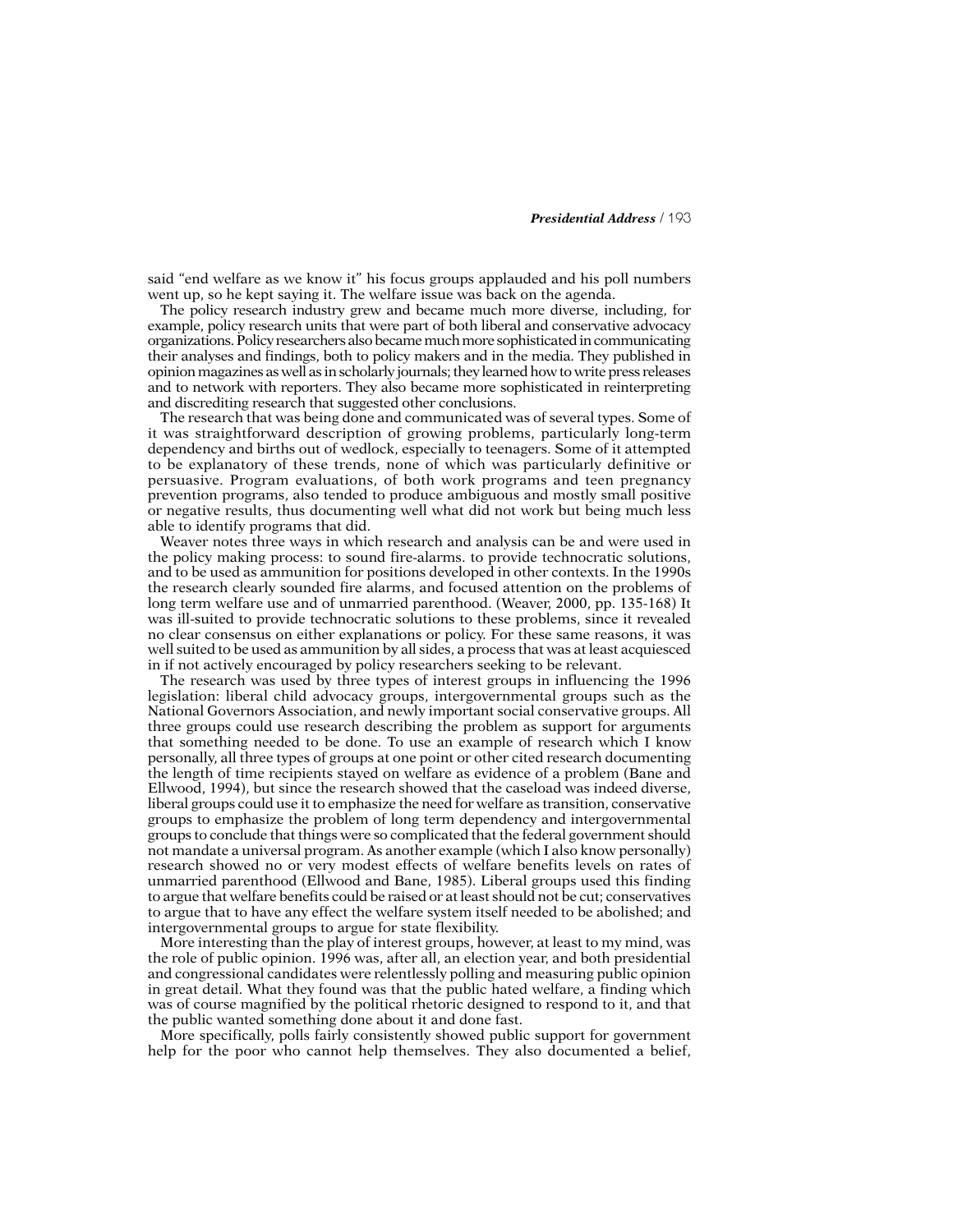#### 194 / *Presidential Address*

especially in the early 1990s, that most people on welfare could in fact help themselves. The public's conclusion was that welfare did more harm than good, in that it encouraged irresponsible family and work behavior. When polled on reactions to welfare reform packages, large proportions of the public indicated approval for any set of reforms (including "replacing welfare with tax credits and stronger child support enforcement") over the existing system. When asked about specific provisions, large proportions of poll respondents expressed support for work requirements, family caps, requiring teen mothers to live at home, time limits followed by a guaranteed job and separate benefits for children if their parents' benefits were cut off (Weaver, 2000, pp. 169-195; Gilens, 1999).

These polls could be interpreted as showing that the public preferred a policy package more like the early Clinton proposal than like the stringent law that was enacted. The strongest emotions, however, were anger at the existing system and support for something, anything, to be done about welfare, driven by a perception that most people on welfare did not need or deserve to receive it. The political dynamic in this context favored the policy makers who controlled the agenda, who after 1994 were the conservative Congressional republicans. Weaver documents the political positioning and repositioning that went on in the Administration and among moderate members of Congress as they joined the drive to pass a bill that would respond to the public anger. (Weaver, 2000, pp. 355-385) The result, not inevitable but understandable, was a relatively punitive bill and an even more punitive and divisive rhetoric.

What shaped the public's anger? Martin Gilens, in a fine book *Why Americans Hate Welfare,* (Gilens, 1999) has attempted to explain it, especially in light of the fact that Americans also consistently express to pollsters a compassionate stance toward the poor and a general assent to the proposition that government should do more to help the poor. He concludes that racial attitudes are at least partly responsible for the hatred of welfare, and that media bias in reporting on poverty and welfare reinforces racial stereotypes.

What role, if any, might policy research have played in shaping these public perceptions? Perhaps policy research findings, communicated effectively by more sophisticated researchers, generated some stories, mostly likely of the "fire alarm" variety, which were not meant to be, but could have been, interpreted as documenting race or class differences in attitudes or behavior. Policy research might also have been used as ammunition by advocates and politicians who initiated stories and responded to reporters' calls, just as it was in the interest group debates. In this mode, given the character of the research, it would most likely have been used to discredit the ability of work-welfare, teen pregnancy and other programs to effectively speak to the problems.

Policy research and analysis is unlikely, to be sure, to have had a large independent effect on media stories and public attitudes. It may, however, have been part of an overall dynamic that led to the end that we observed. Policy experts were relatively active and sophisticated in their participation in media coverage and legislative decision making. The research was not, and given the problems could not have been, consensual. It was interpreted in the ideological frameworks of other participants in the debate, supporting positions that hardened over time, resulting in, I would argue, some ugly outcomes and an ugly process.

## **WHAT NEXT?**

So there, in one interpretation, is more or less what happened.

The question now is that of how policy researchers and analysts should think about their roles in the next round of welfare reform debates, and in public policy making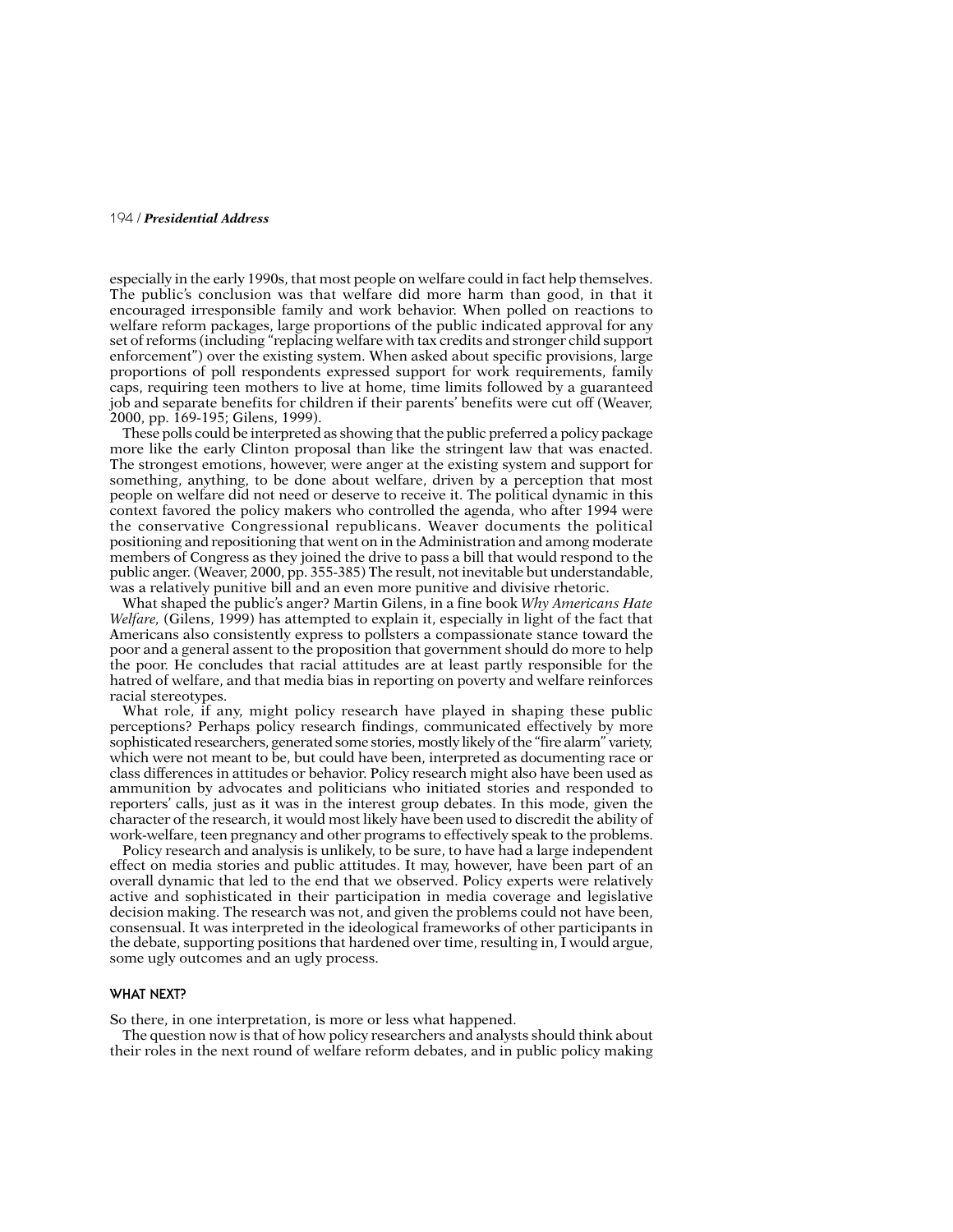more generally. The most important thing we should do, I believe, is to shift our perception of from seeing ourselves mostly as expert problem solvers to seeing ourselves mostly as participants in democratic deliberation. This shift casts some new light both on our own responsibilities and on the rules of the game.

The shift in perspective is warranted both for practical and for normative reasons. In the welfare reform case there was not, and given the nature of the problem probably could not have been, a technocratic solution to a well defined problem that was clearly in the public interest and that was attractive to all sides in the debate. The welfare policy context was thus quite different from the case of agricultural subsidies, which Lee Friedman discussed in 1998 (Friedman, 1999), about which analysts had solutions that they more or less agreed on. That welfare may be more typical is supported by Nancy Shulock's (1999) empirical study of the use of policy analysis by the U.S. Congress, which suggested that the main uses of policy analysis are in contentious and competitive situations. But even in cases like that of agricultural subsidies, the solutions still must be considered and adopted by democratic processes; the experts must still be participants in the debates.

What are our responsibilities as participants in these debates? First, we should be more self-conscious, realistic and modest about what we do: that we are making contributions to public discussion in which we do not control either the outcomes or the use of our findings.

In this "open market" for research and analysis, we should, of course, adhere to the norms developed in all the scholarly disciplines to search impartially for the truth, to use high quality methodologies and to present our methods and findings with scrupulous clarity and honesty. But we must also, I believe, pay much more attention to our practices of drawing and communicating "policy implications," since we are often asked to do so, and since our own interest in policy motivates us to respond. Some of us will avoid the temptation; others of us will write those last paragraphs of the paper pretty much as an afterthought or as our own op-ed, perhaps expecting that because our research is good, our policy conclusions also deserve deference.

But in keeping with an attitude of humility and respect for democratic policies, policy researchers and analysts should instead scrupulously attend to and explicate the process by which we move from our empirical or analytic findings to our policy recommendations, when we choose to draw them, both in our scholarly writing and in our more public presentations. This also implies attending to the process by which others might move from the same findings to different recommendations. Occasionally the movement is straight-forward and dissent unthinkable: everybody has agreed on the definition of the problem, the analysis has yielded a uniquely attractive solution to the problem, and the implication is that the solution should be adopted. Usually, however, moving from analysis to policy requires background assumptions, value choices, assessments of what values or outcomes are more and less important, preferences about how to proceed or not in the presence of uncertainty, and so on. As contributors to the debate, analysts ought to put their whole thinking process on the table for discussion and examination. And they ought to be ready to examine and discuss alternative thinking.

To do this well, we ought, I believe, individually and collectively, improve our skills in integrating moral, cultural and political reasoning into our drawing of policy conclusions. Most policy analysts tend to operate, implicitly or explicitly, with a utilitarian model of how problems ought to be solved and a relatively crude interest group model of how politics works (Bardach, 2000; Stokey and Zeckhauser, 1978). We can do better, and many of our colleagues in other disciplines have. One good approach would be to invite contributions from and collaborations with philosophers,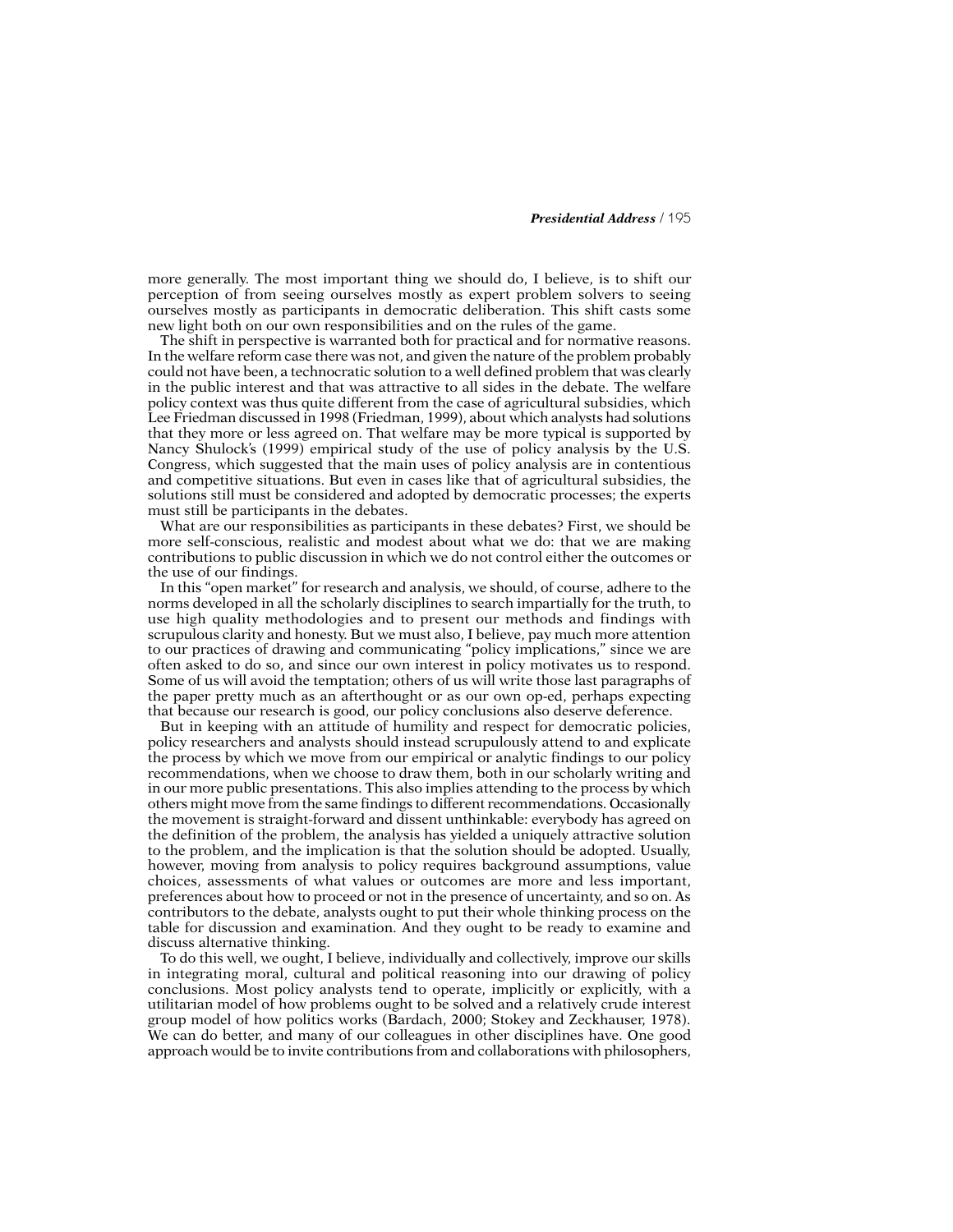## 196 / *Presidential Address*

political theorists, theologians and other scholars of the humanities whose business is the explication of moral stances and cultural symbols (e.g., Gutmann and Thompson, 1996; NCCB, 1986; Rawls, 1971). Policy debate is complicated, appropriately, because it involves so much of what we care about as persons and citizens: facts and analyses, of course, and individual preferences, but also deeply held ways of looking at and assessing the value of the world. Most of us are only good at one piece of this work. I suggest that we as a profession ought to take responsibility for expanding our horizons.

We should also educate ourselves, individually and collectively, on both empirical and normative approaches to understanding the process of policy making in a democracy. We ought especially to work to understand the model of deliberative democracy, as articulated by political theorists (e.g., Gutmann and Thompson, 1996; Mansbridge, 1980). Understanding that normative model might help us shape our contributions in ways that advance intelligent respectful deliberation, and that counter stereotyping and rash conclusions.

On the empirical side, we might turn some of our research and analytic attention to understanding the perceptions, values and ways of thinking that are so important in shaping public debate and decision making. Really understanding why Americans hated welfare, what shaped their attitudes, and how, if at all, their attitudes might have changed over the last few years, could be the most important contribution research could make to the next round of debates. Here too our colleagues in other disciplines, including psychology and sociology, in addition to political science, have much to contribute.

Finally, and I hesitate some to propose this, I suggest that we ought to engage as a profession with issues around the rules of the game. We need to be worrying not just about professional integrity in the standard disciplinary sense but also about how we present ourselves and ask to be recognized as participants in discussion: I have argued here for less of an expert problem-solving stance and more of one of contributor to the debates. In entering the debates, we implicitly agree to make our commitments and reasoning clear, to subject ourselves to questions and challenges, and to place our finding and our inferences into the public domain, as it were, for use by all takers. Perhaps we need some guidelines on when and how we ought to feel obliged to participate and when silence might be allowed or required.

In doing so for ourselves, we can also contribute to the rules of the game for policy making more generally. We can try to make and enforce a distinction between the use of information and analysis in open discussion and the use of information to degrade the process, by for example, violating principles of equal respect or equal voice. This would allow us to tolerate, indeed encourage, the widespread use and interpretation of information to explore all the political alternatives, but to challenge and call people on the use of information to stereotype or close off debate.

These would, I think, be splendid topics for future research conferences, that could make a genuine difference to the quality of contributions to our democracy by our profession—a profession that I have indeed been honored to serve as president of APPAM.

# Seattle WA November 2000

Some of the material in this talk was presented in the Beth and Richard Sackler Lecture in Sociology at the University of Pennsylvania, September 1997.